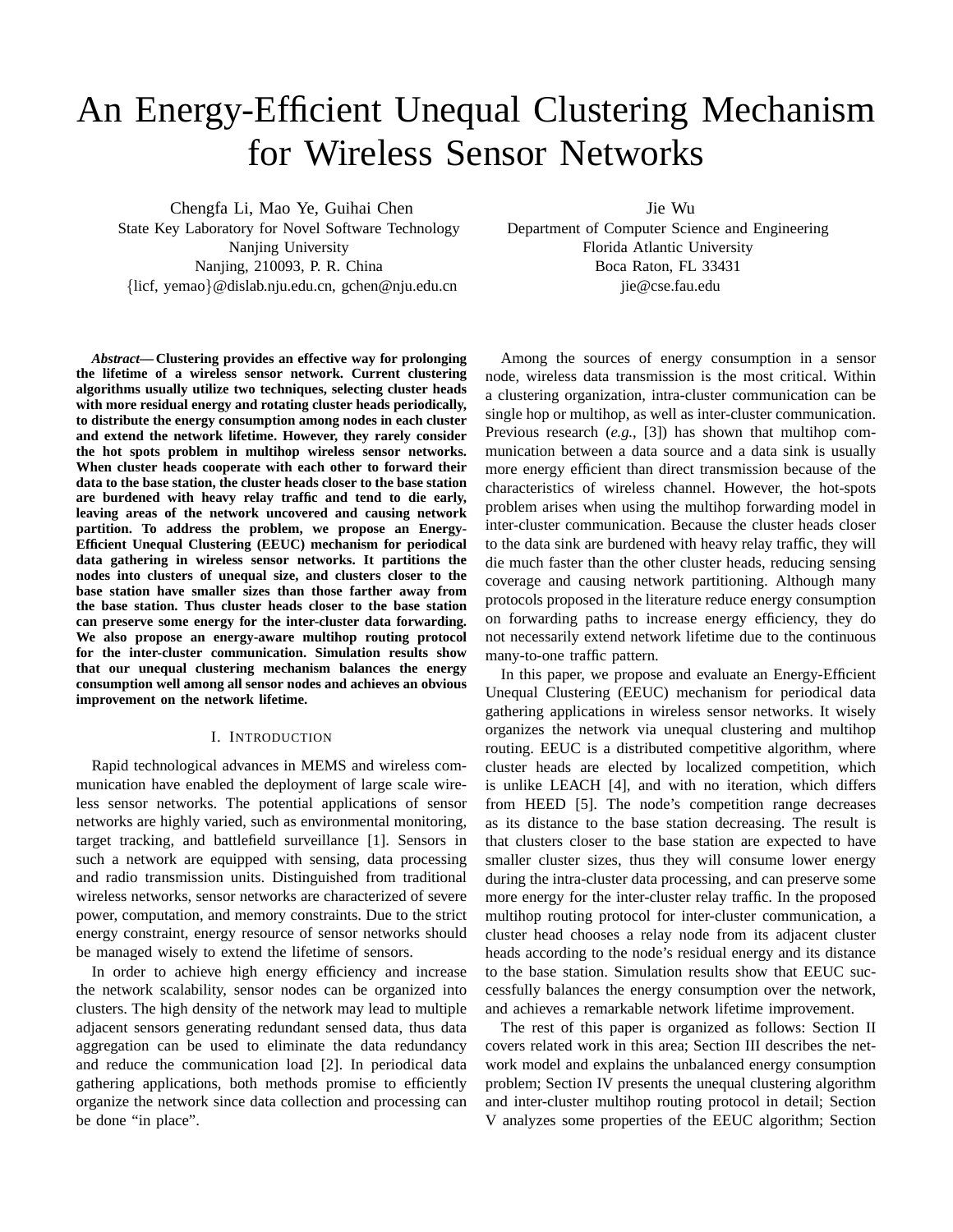VI details our simulation efforts and the analysis of the results obtained; Section VII concludes this paper with directions for future work.

# II. RELATED WORK

Many clustering algorithms have been proposed for wireless sensor networks in recent years. We review some of the most relevant papers [4]–[7], [9], [10].

In LEACH [4], each node has a certain probability of becoming a cluster head per round, and the task of being a cluster head is rotated between nodes. In the data transmission phase, each cluster head sends an aggregated packet to the base station by single hop. In PEGASIS [6], further improvement on energy-conservation is suggested by connecting the sensors into a chain. To reduce the workload of cluster heads, a two-phase clustering (TPC) scheme for delay-adaptive data gathering is proposed in [7]. Each cluster member searches for a neighbor closer than the cluster head within the cluster to set up an energy-saving and delay-adaptive data relay link. HEED [5] extends LEACH by incorporating communication range limits and intra-cluster communication cost information. The initial probability for each node to become a tentative cluster head depends on its residual energy, and final heads are selected according to the cost. In the implementation of HEED [8], multihop routing is used when cluster heads deliver the data to the data sink. All these methods require re-clustering after a period of time because of cluster heads' higher workload.

However, few work has considered the hot spots problem when multihop forwarding model is adopted during cluster heads transmitting their data to the base station. In [9], an unequal clustering model is first investigated to balance the energy consumption of cluster heads in multihop wireless sensor networks. The work focuses on a heterogeneous network where cluster heads (super nodes) are deterministically deployed at some precomputed locations, thus it's easy to control the actual sizes of clusters. Through both theoretical and experimental analyses, the authors show that unequal clustering could be beneficial, especially for heavy traffic applications. A similar problem of unbalanced energy consumption among cluster heads also exists in single hop wireless sensor networks. Cluster heads farther away from the base station have to transmit packets over longer distances than those of heads closer to the base station. As a result, they will consume more energy. In EECS [10], a distance-based cluster formation method is proposed to produce clusters of unequal size in single hop networks. A weighted function is introduced to let clusters farther away from the base station have smaller sizes, thus some energy could be preserved for long-distance data transmission to the base station.

Many energy-aware multihop routing protocols have also been proposed for wireless sensor networks. According to different application requirements, those protocols have different goals and characteristics. In [11], the directed diffusion data dissemination paradigm is proposed. It is based on data-centric routing where the data sink broadcasts the interest. When the

sensor has data for the interest, it sends the data along the aggregation tree to the sink. In [12], Gradient-Based Routing (GBR) is proposed as a variant of directed diffusion. Three different data dissemination techniques (stochastic, energybased, and stream-based schemes) are presented to obtain a uniform distribution of the traffic throughout the whole network. However, these multihop routing protocols may not be applied to applications that require continuous data delivery to the data sink.

In [13], the authors investigate an optimization problem of transmission range distribution , *i.e.*, whether nodes can vary their transmission range as a function of their distance to the data sink and optimally distribute their traffic so that network lifetime is maximized. Simulation results show that energy balance can only be achieved at the expense of using the energy resources of some nodes inefficiently. This work reveals the upper bound of the lifetime of a flat sensor network and gives some valuable guidelines for designing multihop routing protocols for wireless sensor networks.

# III. PRELIMINARIES

## *A. System Model*

Let us consider a sensor network consisting of  $N$  sensor nodes uniformly deployed over a vast field to continuously monitor the environment. We denote the *i*-th sensor by  $s_i$ and the corresponding sensor node set  $S = \{s_1, s_2, \ldots, s_N\},\$ where  $|S| = N$ . We make some assumptions about the sensor nodes and the underlying network model:

- 1) There is a base station (*i.e.*, data sink) located far away from the square sensing field. Sensors and the base station are all stationary after deployment.
- 2) All nodes are homogeneous and have the same capabilities. Each node is assigned a unique identifier (ID).
- 3) Nodes needn't to be equipped with GPS-capable unit to get precise location information.
- 4) Nodes can use power control to vary the amount of transmission power which depends on the distance to the receiver.
- 5) Links are symmetric. A node can compute the approximate distance to another node based on the received signal strength, if the transmitting power is given.

We use a simplified model shown in [4] for the radio hardware energy dissipation. Both the free space  $(d^2)$  power loss) and the multi-path fading  $(d<sup>4</sup>$  power loss) channel models are used in the model, depending on the distance between the transmitter and receiver. The energy spent for transmission of a  $l$ -bit packet over distance  $d$  is:

$$
E_{Tx}(l,d) = \begin{cases} lE_{elec} + l\epsilon_{fs}d^2, & d < d_o \\ lE_{elec} + l\epsilon_{mp}d^4, & d \ge d_o. \end{cases}
$$
 (1)

and to receive this message, the radio expends energy:

$$
E_{Rx}(l) = lE_{elec}.
$$
 (2)

A sensor node also consumes  $E_{DA}$  (nJ/bit/signal) amount of energy for data aggregation. It's also assumed that the sensed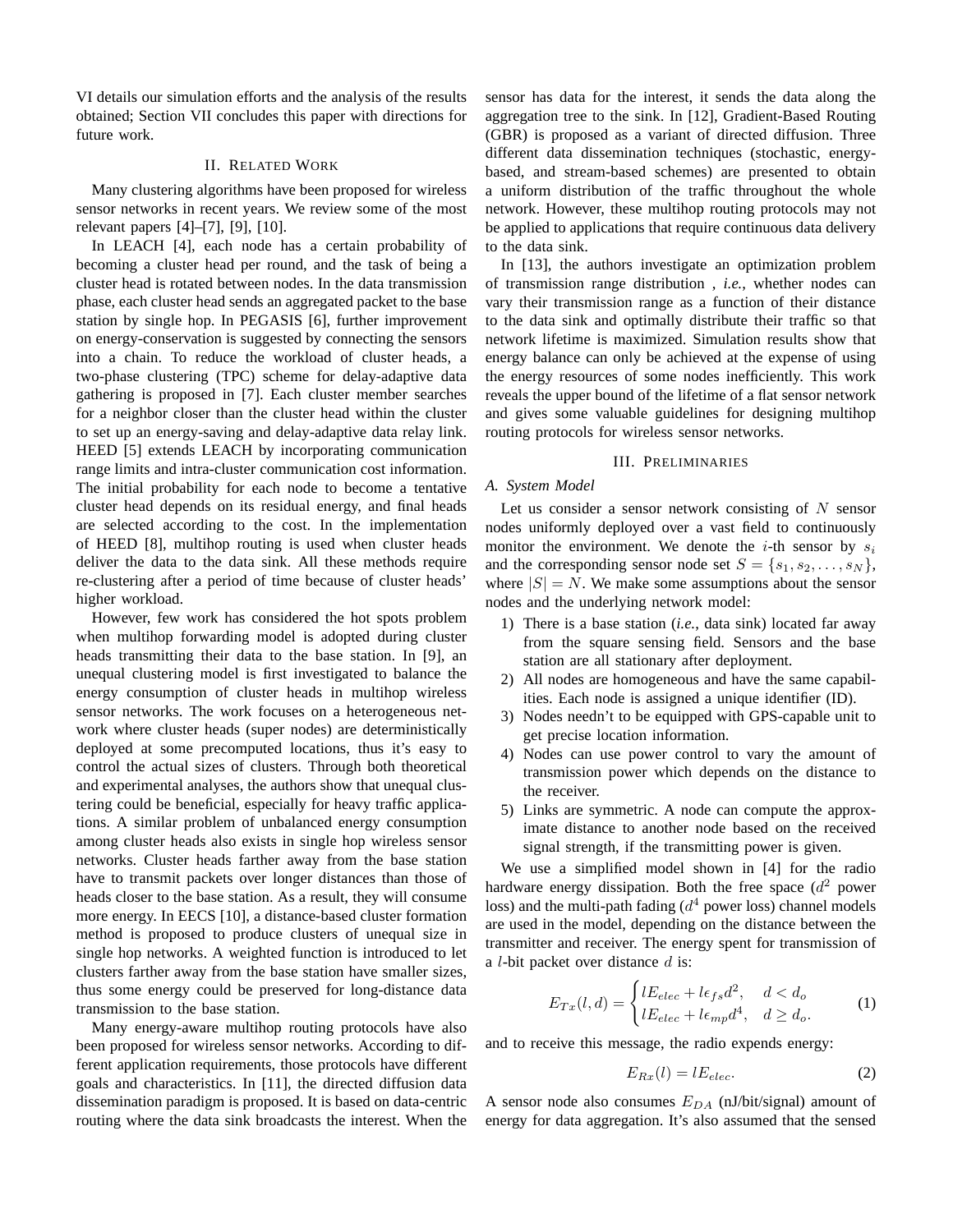information is highly correlated, thus the cluster head can always aggregate the data gathered from its members into a single length-fixed packet.

### *B. The Problem of Unbalanced Energy Consumption*

In this paper, cluster heads closer to the base station act as routers of heads farther away from the base station during delivering data to the base station. The reason is that multihop communication is more realistic because nodes may not be able to communicate directly with the base station due to the limited transmission range. And even if a node can use power control to send data to a farther receiver, previous research (*e.g.*, [3]) has shown that it is obviously a waste of energy. However, the hot spots problem may arise in multihop wireless sensor networks. In a clustered sensor network, each cluster head spends its energy on intra-cluster and inter-cluster processing. The energy consumed in intra-cluster processing varies proportionally to the number of nodes within the cluster. Proposed clustering algorithms usually produce clusters of even size, thus the cluster heads tend to consume even amount of energy during the intra-cluster data processing phase. However, the heads closer to the base station consume much more energy during a data gathering circle because they have a higher load of relay traffic as compared to other heads. Thus, they will die much faster than the other cluster heads (*i.e.*, the hot spots problem), possibly reducing sensing coverage and leading to network partitioning.

A fundamental problem in wireless sensor networks is to maximize the network lifetime under given energy constraints. To achieve the goal, energy consumption must be well balanced among nodes. In homogeneous networks, the role of cluster head is usually periodically rotated among nodes to balance the energy dissipation. However, the hot spots problem cannot be completely avoided. The mainly goal of rotation is to balance the energy consumption among cluster heads and member nodes, thus it could hardly balance the energy consumption among cluster heads in the inter-cluster multihop routing scenario. We also argue that using node's residual energy as the only criterion when selecting cluster heads is not sufficient to balance energy consumption across the network. Selecting cluster heads with more residual energy can only be helpful to balance energy consumption among nodes in a localized area in the long term. It is ineffective to balance loads among different cluster heads to avoid the hot spots problem, if the cluster heads are uniformly distributed over the network like that in HEED. Because nodes closer to the base station still die faster, it cannot make efficient use of all nodes' energy.

Therefore, the primary objective of this paper is trying to wisely design the clustering and multihop routing scheme to extend the network lifetime. We adopt both the rotation of cluster heads and choosing cluster heads with more residual energy. Furthermore, we introduce a novel unequal clustering mechanism which is an effective method to deal with the hot spots problem. It can prevent the premature creation of energy holes in wireless sensor networks.

#### IV. THE EEUC MECHANISM

In the network deployment stage, the base station broadcasts a "hello" message to all nodes at a certain power level. By this way each node can compute the approximate distance to the base station based on the received signal strength. It not only helps nodes to select the proper power level to communicate with the base station, but also helps us to produce clusters of unequal size. Detailed descriptions of the unequal clustering algorithm and intra-cluster multihop routing protocol are in the following two subsections. Figure 1 gives an overview of the EEUC mechanism, where the circles of unequal size represent our clusters of unequal size and the traffic among cluster heads illustrates our multihop forwarding method.



Fig. 1. An overview of the EEUC mechanism

## *A. Unequal Clustering Algorithm*

Clustering a wireless sensor network means partitioning its nodes into clusters, each one with a cluster head and some ordinary nodes as its members. The task of being a cluster head is rotated among sensors in each data gathering round to distribute the energy consumption across the network. EEUC is a distributed cluster heads competitive algorithm, where cluster head selection is primarily based on the residual energy of each node. The pseudocode for an arbitrary node  $s_i$  is given in Figure 3.

First, several tentative cluster heads are selected to compete for final cluster heads. Every node become a tentative cluster head with the same probability  $T$  which is a predefined threshold. Other nodes keep sleeping until the cluster head selection stage ends. Suppose  $s_i$  becomes a tentative cluster head.  $s_i$  has a competition range  $R_{comp}$ , which is a function of its distance to the base station that we will explain later. Our goal is that if  $s_i$  becomes a cluster head at the end of the competition, there will not be another cluster head  $s_i$  within  $s_i$ 's competition diameter. Figure 2 illustrates a topology of tentative cluster heads, where the circles represent different competition ranges of tentative cluster heads. In Figure 2  $s_1$  and  $s_2$  can both be cluster heads, but  $s_3$  and  $s_4$  can not. Therefor the distribution of cluster heads can be controlled over the network. And the cluster heads closer to the base station should support smaller cluster sizes because of higher energy consumption during the inter-cluster multihop forwarding communication. Thus more clusters should be produced closer to the base station. That is to say, the node's competition radius should decrease as its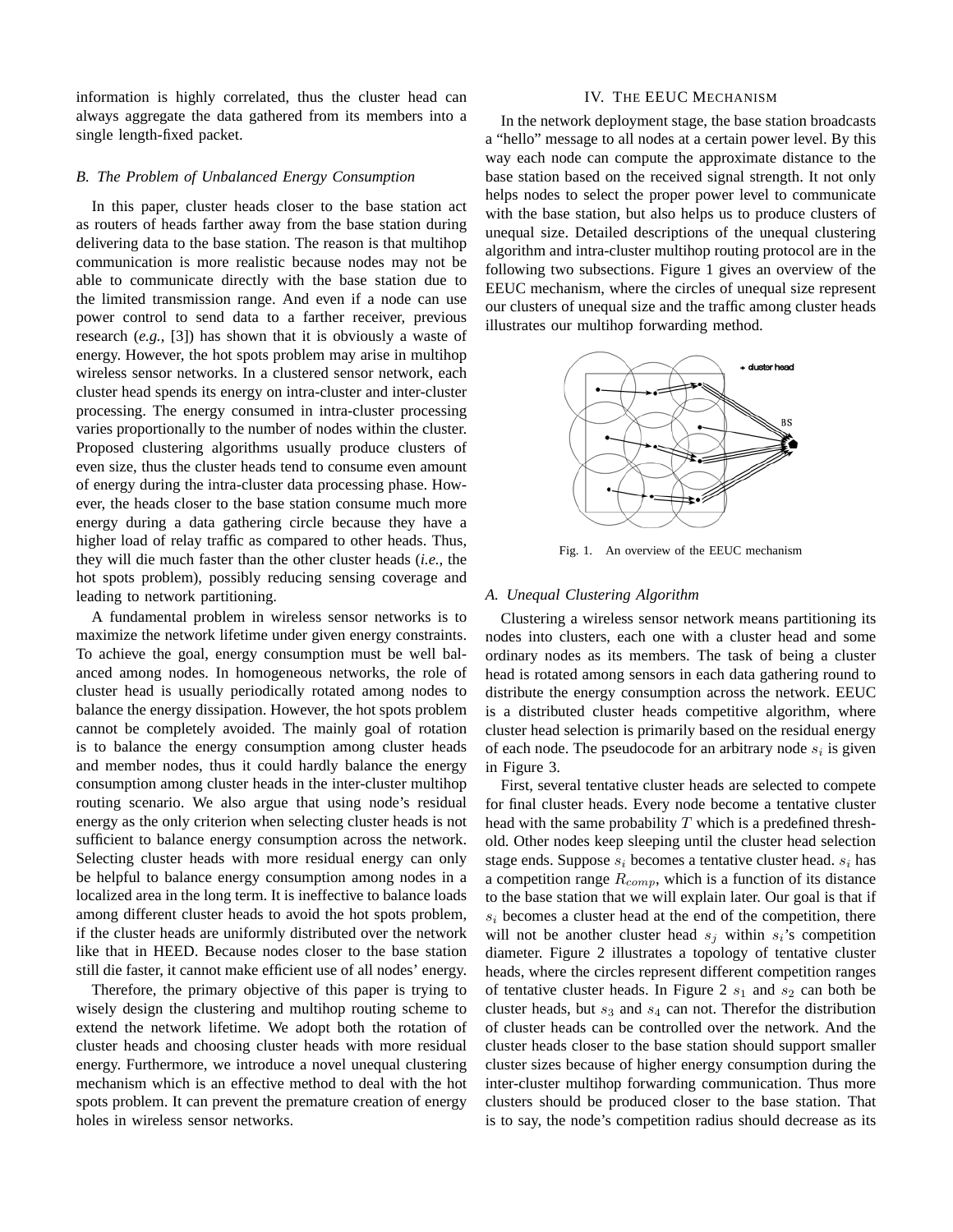distance to the base station decreases. We need to control the range of competition radius in the network. Suppose  $R_{comp}^0$  is the maximum competition radius which is predefined. We set  $R_{comp}$  of  $s_i$  as a function of its distance to the base station:

$$
s_i \cdot R_{comp} = (1 - c \frac{d_{max} - d(s_i, BS)}{d_{max} - d_{min}}) R_{comp}^0 \tag{3}
$$

where  $d_{max}$  and  $d_{min}$  denote the maximum and minimum distance between sensor nodes and the base station,  $d(s_i, BS)$ is the distance between  $s_i$  and the base station, c is a constant coefficient between 0 and 1. According to equation 3, the competition radius varies from  $(1 - c)R_{comp}^0$  to  $R_{comp}^0$ . As an example, if c is set to 1/3,  $s_i$ .  $R_{comp}$  varies from  $\frac{2}{3}R_{comp}^0$ to  $R_{comp}^0$  according to its distance to the base station.



Fig. 2. The competition among tentative cluster heads

Each tentative cluster head maintains a set  $S_{CH}$  of its "adjacent" tentative cluster heads. Tentative head  $s_j$  is an "adjacent" node of  $s_i$  if  $s_j$  is in  $s_i$ 's competition diameter or  $s_i$  is in  $s_j$ 's competition diameter. Whether a tentative cluster head  $s_i$  will become a final cluster head depends on the nodes in  $s_i.S_{CH}$  only, *i.e.*, the algorithm is distributed.

In the cluster head selecting algorithm, the broadcast radius of every control message is  $R_{comp}^0$ , thus  $s_i$  can hear all messages from node in its  $S_{CH}$ . In lines 5-6 of Figure 3, each tentative cluster head broadcasts a COMPETE HEAD MSG which contains its competition radius and residual energy. After the construction of  $S_{CH}$  has been finished in lines 10-13, each tentative cluster head checks its  $S_{CH}$  and makes a decision whether it can act as a cluster head in lines 14-26. Before deciding what its role is going to be,  $s_i$  needs to know what each node x in its  $S_{CH}$  such that  $x.RE > s_i.RE$  has decided for itself. In case of a tie, the smaller node ID is chosen. In lines 15-17, once  $s_i$  finds that its residual energy is more than all the nodes in its  $S_{CH}$ , it will win the competition and broadcast a FINAL HEAD MSG to inform its adjacent tentative cluster heads. In lines 18-21, if  $s_i$  is in  $s_i$ 's  $S_{CH}$ and  $s_i$  receives a FINAL HEAD MSG from  $s_i$ ,  $s_i$  will give up the competition immediately, and inform all nodes in its  $S_{CH}$ by broadcasting a QUIT ELECTION MSG. In lines 22-25, if  $s_i$  receives a QUIT ELECTION MSG form  $s_j$  and  $s_j$  belongs to  $s_i.S_{CH}, s_i$  will remove  $s_j$  from its  $S_{CH}.$ 

After cluster heads have been selected, sleeping nodes now wake up and each cluster head broadcasts a CH ADV MSG across the network area. Each ordinary node joins its closest cluster head with the largest received signal strength and then informs the cluster head by sending a JOIN CLUSTER MSG.

**Algorithm** 1: Cluster head Selection 1:  $\mu \leftarrow$  RAND(0, 1) 2: **if**  $\mu < T$  **then** 3:  $beTentativeHead \leftarrow TRUE$ 4: **end if** 5: **if**  $beTentativeHead = TRUE$  **then** 6:  $CompeteHeadMsg(ID, R_{comp}, RE)$ 7: **else** 8: EXIT 9: **end if** 10: On receiving a COMPETE\_HEAD\_MSG form node  $s_i$ 11: **if**  $d(s_i, s_j) < s_j.R_{comp}$  OR  $d(s_i, s_j) < s_i.R_{comp}$ **then** 12: Add  $s_j$  to  $s_i.S_{CH}$ 13: **end if** 14: **while**  $beTentativeHead = TRUE$  **do** 15: **if**  $s_i \cdot RE > s_j \cdot RE, \forall s_j \in s_i \cdot S_{CH}$  then 16: FinalHeadMsg(ID) and then EXIT 17: **end if** 18: On receiving a FINAL HEAD MSG form node  $s_i$ 19: **if**  $s_j \in s_i.S_{CH}$  **then** 20:  $QuitElectionMsg(ID)$  and then EXIT 21: **end if** 22: On receiving a QUIT ELECTION MSG form node  $s_i$ 23: **if**  $s_j \in s_i.S_{CH}$  **then** 24: Remove  $s_j$  from  $s_i.S_{CH}$ 25: **end if** 26: **end while**

Fig. 3. Cluster head selection pseudocode

A Voronoi diagram of sensor nodes is then constructed. Figure 4 shows an example of the clusters of unequal size, in which the base station is located at (100, 250). It is obvious that the cluster region closer to the base station is smaller than that farther from the base station.

The organization of intra-cluster data transmission is identical with LEACH after clusters have been formed, so we omit it in this paper.

# *B. Inter-cluster Multihop Routing*

When cluster heads deliver their data to the base station, each cluster head first aggregates the data from its cluster members, and then sends the packet to the base station via multihop communication. In some proposed algorithms like PEGASIS, relay nodes can aggregate the incoming packets from other clusters together with its own packets. This assumption is unpractical because the degree of sensed data correlation between different clusters is comparatively low. In this paper, relay nodes don't aggregate the incoming packets. The routing problem here differs substantially from that of traditional ad-hoc wireless networks because of the many-toone traffic pattern. On the other hand, neither query-driven nor event-driven routing protocols for wireless sensor networks can be applied to the cluster heads overlay. Thus we design an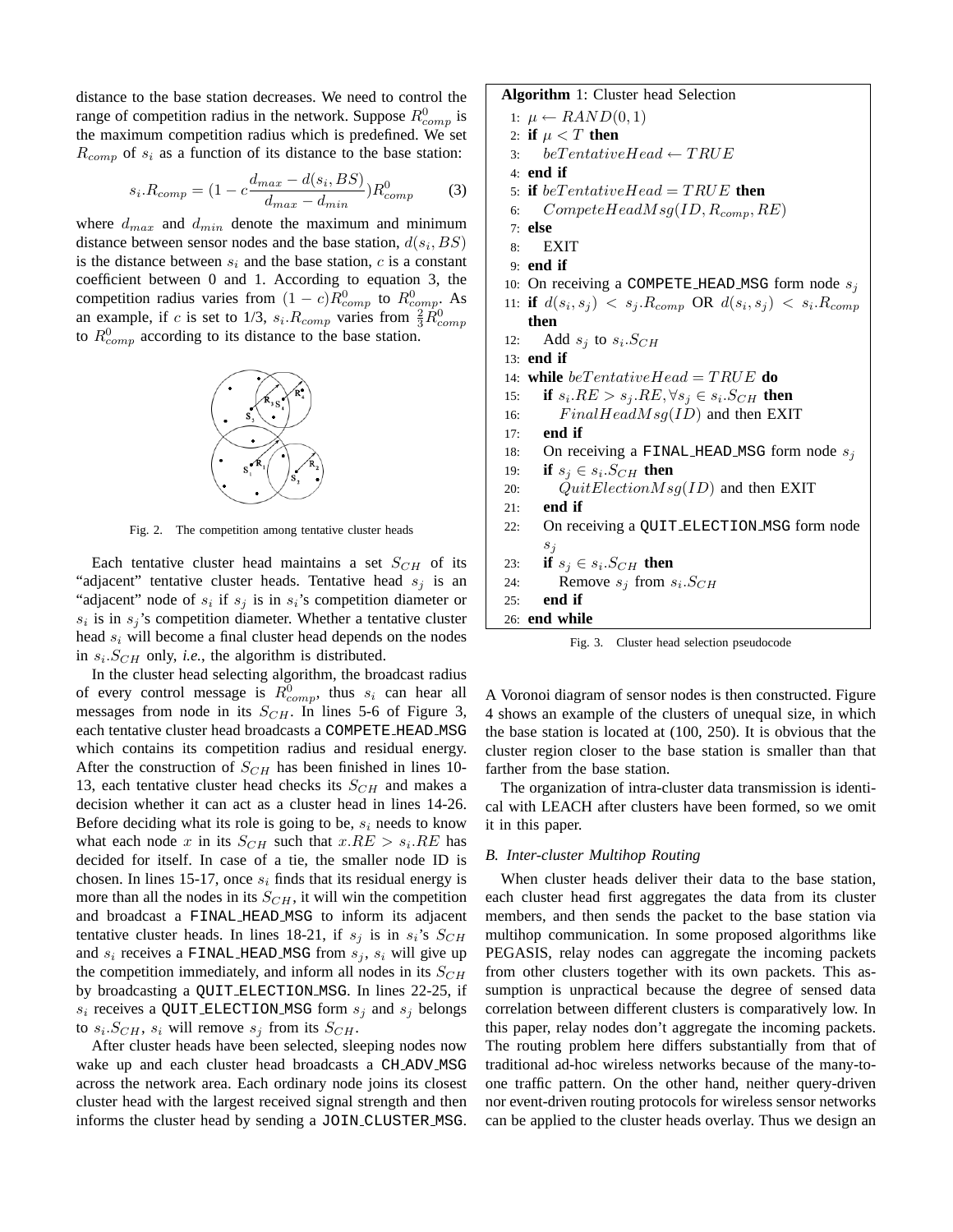

Fig. 4. Clusters formed as Voronoi cells around the selected cluster heads

energy-aware multi-hop routing protocol for the inter-cluster communication.

We introduce a threshold TD MAX into our multihop forwarding model. If a node's distance to the base station is smaller than TD MAX, it transmits its data to the base station directly; otherwise it should find a relay node which can forward its data to the base station. At the beginning of this process each cluster head broadcasts a message across the network at a certain power which consists of its node ID, residual energy, and distance to the base station. The concrete scheme of choosing the best relay node is explained as follows.

Cluster head  $s_i$  chooses a node to forwarding its data from its candidate set  $R_{CH}$ , which is defined as

$$
s_i \cdot R_{CH} = \{ s_j | d(s_i, s_j) \le ks_i \cdot R_{comp}, d(s_j, BS) < (s_i, BS) \}.
$$

 $k$  is the minimum integer that let  $s_i.R_{CH}$  contains at least one item (if there doesn't exist such a k, define  $s_i \cdot R_{CH}$  as a null set, and  $s_i$  will send its own data together with forwarding data directly to the base station).

To reduce wireless channel interference, it's better to choose a adjacent node as the relay node. Thus we define the candidate set  $R_{CH}$  as the node's adjacent node closer to the base station. On the other hand, choosing a relay node with more residual energy helps balance the energy consumption to extend the network lifetime. However, only considering the residual energy may lead to a waste of network energy. Suppose  $s_i$ chooses  $s_i$  as its relay node. For simplicity, we assume a free space propagation channel model and  $s_j$  communicates with the base station directly. To deliver a  $l$ -length packet to the base station, the energy consumed by  $s_i$  and  $s_j$  is

$$
E_{2-hop} = E_{Tx}(l, d(s_i, s_j)) + E_{Rx}(l) + E_{Tx}(l, d(s_j, BS))
$$
  
=  $l(E_{elec} + \epsilon_{fs}d^2(s_i, s_j))$   
+  $lE_{elec} + l(E_{elec} + \epsilon_{fs}d^2(s_j, BS))$   
=  $3lE_{elec} + l\epsilon_{fs}(d^2(s_i, s_j) + d^2(s_j, BS))$  (4)

according to equation 1 and 2. Thus we define

$$
d_{relay}^2 = d^2(s_i, s_j) + d^2(s_j, BS)
$$
 (5)

as the energy cost of the link. The bigger the  $d_{relay}^2$  is, the more energy will be consumed in the relay process. Intuitively, when the node  $s_j$  is located straight along the way from  $s_i$  to the base station, it could save the network energy.

To reduce inefficiencies of energy consumption, a tradeoff should be made between the two criteria of residual energy and link cost  $d_{relay}^2$ . In our mechanism,  $s_i$  chooses  $s_j$  with more residual energy from the two smallest  $d_{relay}^2$  nodes (if there exist) in  $s_i$ .  $R_{CH}$  as its relay node.

After each cluster head has chosen a relay node or decided to transmit its data to the the base station directly, a tree rooted at the base station is constructed.

## V. PROTOCOL ANALYSIS

This section presents the analysis of the unequal clustering algorithm. According to Algorithm 1, the cluster head selection process is message driven, thus we first discuss its message complexity.

*Lemma 1:* The message complexity of the cluster formation algorithm is  $O(N)$  in the network.

*Proof:* At the beginning of the cluster head selection phase,  $N \times T$  tentative cluster heads are produced and each of them broadcasts a COMPETE HEAD MSG. Then each of them makes a decision by broadcasting a FINAL HEAD MSG to act as a final cluster head, or a QUIT ELECTION MSG to act as an ordinary node. Suppose  $k$  cluster heads are selected, they send out k CH\_ADV\_MSGs, and then  $(N - k)$  ordinary nodes transmit  $(N - k)$  JOIN CLUSTER MSGs. Thus the messages add up to  $2N \times T + k + N - k = (2T + 1)N$  in the cluster formation stage per round, *i.e.*,  $O(N)$ .

Lemma 1 shows the message overhead of EEUC is small. In HEED, the upper-bound of message complexity is  $N_{iter} \times N$ where  $N_{iter}$  is the number of iterations. Because we have avoided message iteration in the cluster head selection algorithm, the control message overhead in EEUC is much lower than that in HEED.

As described before, the threshold  $T$  determines the number of tentative cluster heads. Enough tentative cluster heads guarantee good head selection in terms of energy. On the other hand, too many tentative cluster heads cause a large message overhead. Thus proper value of  $T$  should be chosen in order to guarantee the quality of head selection and reduce the message overhead. In our previous work [10], the impact of  $T$  on the network lifetime is drawn via simulations.

*Lemma 2:* There is no chance that two nodes are both cluster heads if one is in the other's competition range.

*Proof:* Suppose  $s_j$  and  $s_k$  are both tentative cluster heads, and  $s_k$  is located within the circle of  $s_i$ 's competition range. According to Algorithm 1, each node belongs to the other node's  $S_{CH}$ . If  $s_j$  first becomes a head node, then it will notice  $s_k$  its state, so  $s_k$  quits the competition and becomes an ordinary node; vice versa.

we simply analyze the impact of protocol parameters  $R_{comp}^0$ and  $c$  on the network lifetime. According to equation 3,  $c$ dominates the unequal extent of the cluster sizes. The bigger  $c$  is, the bigger the range of competition radius is, and the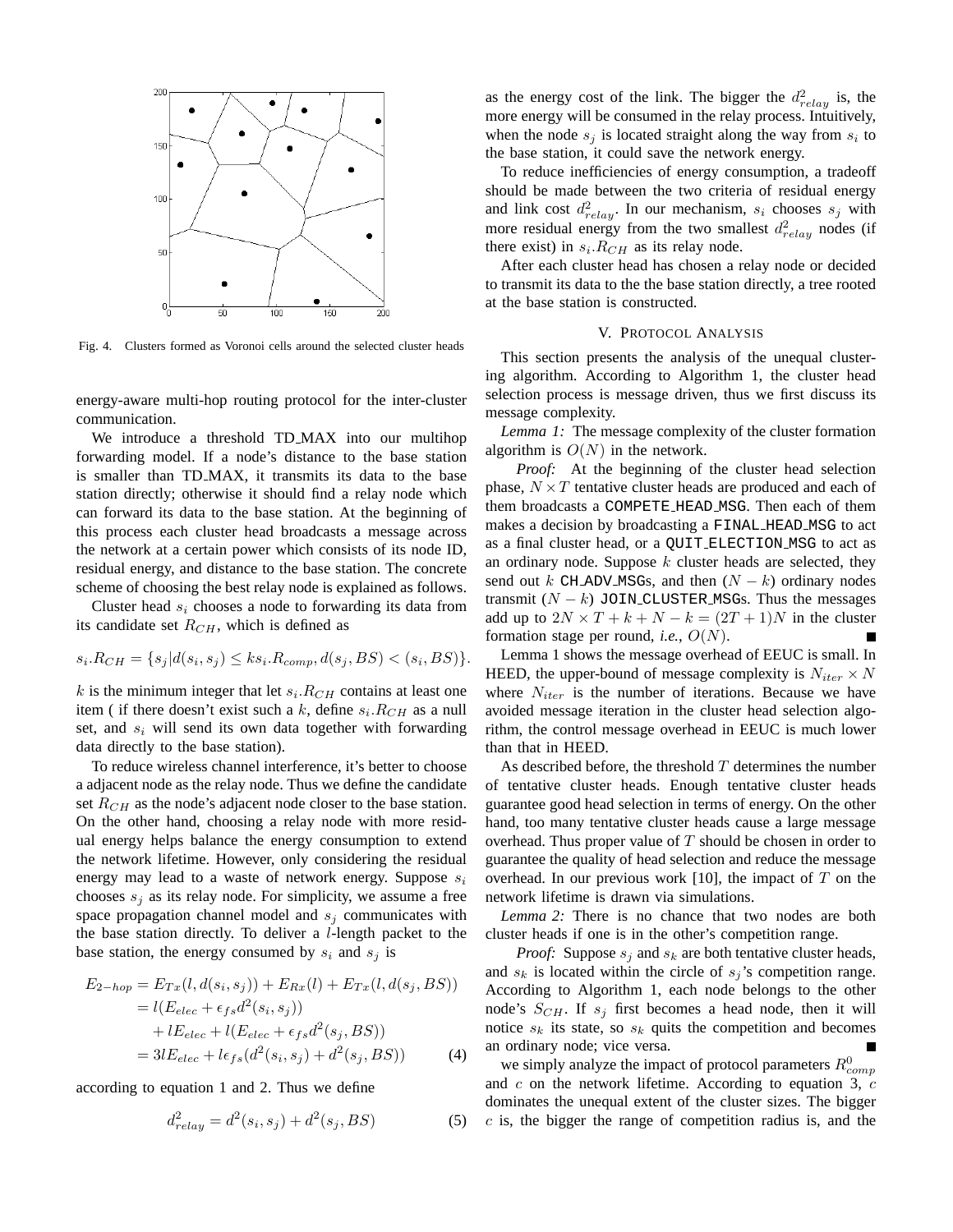greater difference the cluster sizes exhibit. When  $c$  is set 0, EEUC just performs as an equal clustering algorithm and cannot well balance the energy consumption among cluster heads. The number of clusters constructed in each round is determined by both  $R_{comp}^0$  and c. Intuitively, it decreases with the increase of  $R_{comp}^0$  when c is fixed, and it increase with the increase of c when  $R_{comp}^0$  is fixed. In order to balance the energy consumption well,  $\dot{R}_{comp}^0$  and c should be properly set. Formulating the parameters for maximizing the network lifetime is left for future work.



Fig. 5. A monotonic energy chain of five nodes

In order to decide whether it is going to be a cluster head or an ordinary node in Algorithm 1, each tentative node  $s_i$ waits for the decision of each node x in its  $S_{CH}$  such that  $x.RE > s_i.RE$ . Let's refer to Figure 5 to gain an insight into the problem of waiting time. Suppose  $s_1$ .  $RE < s_2$ .  $RE <$  $s_3.RE < s_4.RE < s_5.RE$ , *i.e.*, they form an incremental energy chain. The following events will happen one after another: first  $s_5$  claims that it is a final cluster head, so  $s_4$ quits the competition, then  $s_3$  announces that it wins the competition too, so  $s_2$  decides to be a ordinary node, and at last  $s_1$  becomes a cluster head. It takes four message steps for  $s_1$  to make its decision in such a chain of five nodes. The example shows the waiting time depends on the the longest monotone energy chain. However, because the residual energy of tentative cluster heads is distributed randomly, the longer a monotone energy chain is, the smaller the probability is. In [14], the author analyzes a similar problem and points out that the waiting time depends on the energy topology of the network rather than on the number of nodes in the network.

#### VI. SIMULATION RESULTS

In this section,we evaluate the performance of the EEUC mechanism via simulations. First we study the cluster head characteristics of the unequal clustering algorithm, then we investigate how EEUC balances the energy consumption of the cluster heads and thus prolongs the network lifetime. For simplicity, an ideal MAC layer and error-free communication links are assumed. We calculate each node's energy consumption from data transmission and aggregation per round. We compare EEUC with LEACH and HEED. In our implementation of HEED, multihop routing is used during cluster heads delivering the data to the base station according to [8]. We also run extensive experiments to determine the optimal number of clusters to use in LEACH, and the optimal cluster radius to use in HEED. The simulation parameters are given in Table 1, in which the parameters of radio model are the same as those

in [4]. Unless otherwise specified, we set T to 0.4,  $R_{comp}^0$  to 90m, c to 0.5 in equation 3, and TD MAX to 150m.

TABLE I SIMULATION PARAMETERS

| <b>Parameter</b>      | <b>Value</b>            |
|-----------------------|-------------------------|
| Network coverage      | $(0,0)$ ~ $(200,200)$ m |
| Base station location | $(100, 250)$ m          |
| N                     | 400                     |
| Initial energy        | $0.5$ J                 |
| $E_{elec}$            | $50$ nJ/bit             |
| $\epsilon_{fs}$       | 10 pJ/bit/ $m^2$        |
| $\epsilon_{mp}$       | 0.0013 pJ/bit/ $m4$     |
| $d_{\alpha}$          | 87 m                    |
| $E_{DA}$              | 5 nJ/bit/signal         |
| Data packet size      | $4000$ bits             |

#### *A. Cluster Head Characteristics*



Fig. 6. The number of clusters generated by EEUC  $(c \text{ is fixed})$ 

As we have explained in the previous section, the number of selected cluster heads varies according to the specified  $R_{comp}^0$ and c. Figure 6 shows the average number of cluster heads selected by EEUC. It testifies our analysis, *i.e.*, the smaller the competition radius, the larger the required number of cluster heads to cover the network. Notice that when  $r_{comp}^0$  is fixed and c increases, the competition radius decreases accordingly, thus EEUC generates more clusters when  $c$  is set to 0.5 as shown in the figure. Since each cluster head is responsible for aggregating the data from its cluster members into a single length-fixed packet, only one data packet needs to be delivered to the base station out of a cluster. Thus the more clusters are present, the more messages need to be delivered to the base station, resulting in overall energy consumption increases. In [4], the authors give an estimation of the optimum number of clusters in single hop networks. However, it cannot be applied in the unequal clustering mechanism proposed in this paper. Deriving some best values of  $R_{comp}^0$  and c for optimizing the network lifetime is left for future work.

We also examine the stability of our clustering algorithm. Figure 7 shows the distribution of the number of clusters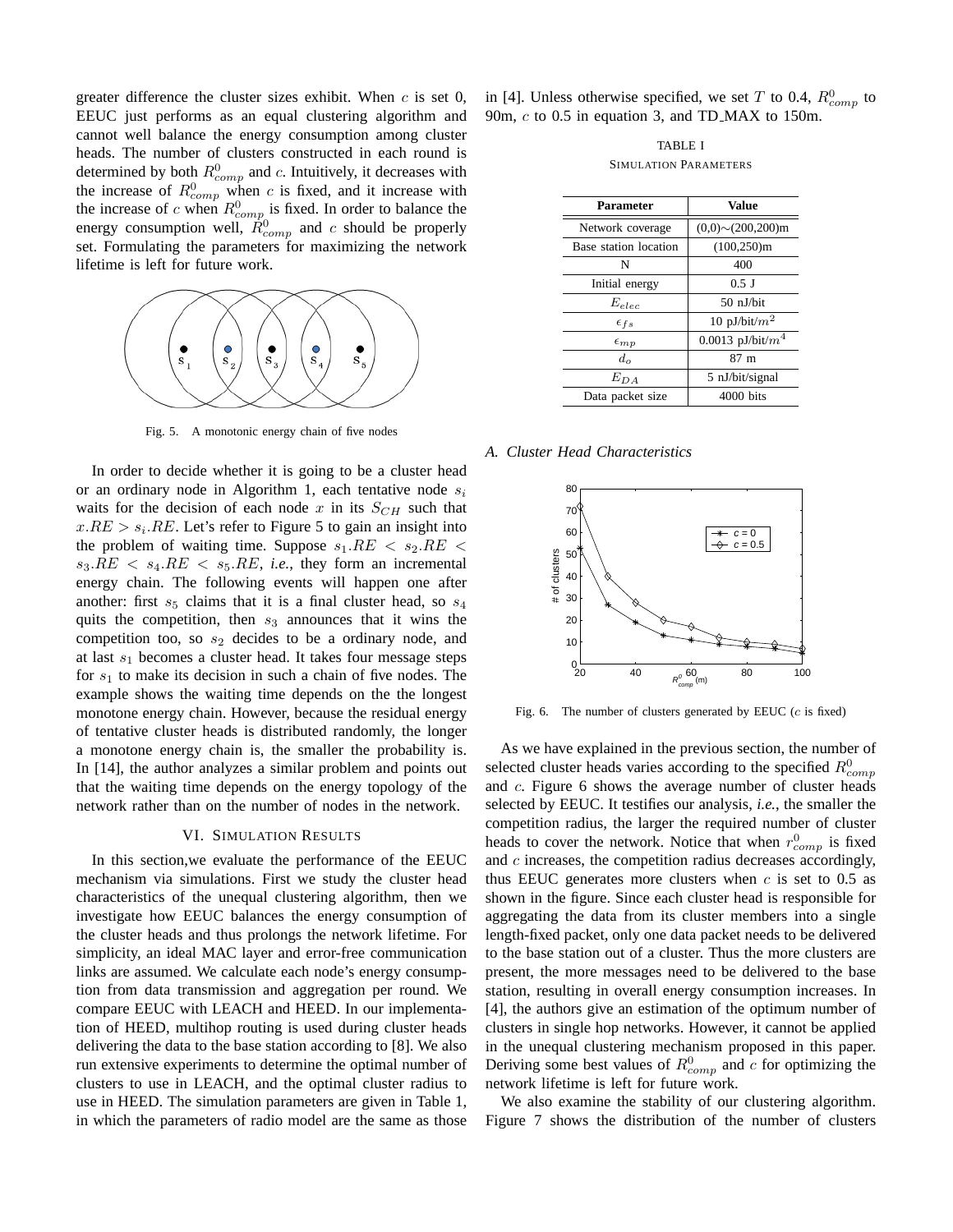

Fig. 7. Distribution of the number of clusters in each round

in EEUC, HEED, and LEACH, which is calculated from randomly selected 100 rounds of the simulation. It's apparent that the number of clusters in EEUC and HEED is more steady than that in LEACH. LEACH uses a fully random approach to produce cluster heads, thus it results in a fairly variable number of clusters, although the expected number of cluster heads per round is deterministic. In EEUC, a certain proportion of nodes voluntarily join the competition of cluster heads, thus the number of selected cluster heads won't be too small. On the other hand, according to Lemma 2 the number of selected heads won't be too large. As a matter of fact, the number of clusters using EEUC depends on the competition range of tentative cluster heads. Thus EEUC achieves a steady number of clusters. HEED also uses a number of iterations to produce a steady number of clusters. It is worth mentioning that EEUC generates more clusters than LEACH and HEED because it employs extra cluster heads to afford the multihop forwarding traffic in the area closer to the base station.

## *B. Energy Efficiency*

In this part, we investigate the energy efficiency of EEUC. First, we compare the amount of energy spent by cluster heads in three algorithms. 15 rounds of simulations are sampled and the amount of total energy spent by all cluster heads is shown in Figure 8. The energy consumed by cluster heads per round in EEUC is much lower than that in LEACH, and is about the same as that in HEED. Because cluster heads send their packets to the base station via single hop in LEACH, the energy consumption is much higher. And because the distribution of selected cluster heads is uncontrollable in LEACH, there is a dramatically variation of energy consumption of the cluster heads. In EEUC and HEED, cluster heads transmit their data to the base station via multihop, thus a considerable amount of energy is saved. Due to the stability of cluster heads topology in the two methods, the amount of energy spent by cluster heads is almost the same in each round.

Second, we study how well the energy consumption is balanced among cluster heads in three algorithms. Figure 9



Fig. 8. The amount of energy spent by cluster heads



Fig. 9. The variance of amount of energy spent by cluster heads

gives the variance of amount of energy spent by cluster heads in 15 randomly selected rounds. It shows that EEUC balances the energy consumption among cluster heads best, and HEED performs worst. In EEUC, the unequal clustering method and the energy-aware multihop routing protocol successfully balance the energy consumption between cluster heads. And as explained before, the variance of EEUC is very steady due to the stability of the clustering mechanism. The variance of HEED is even higher than LEACH, and there are mainly two reasons. Since there exist clusters with only a single node (the cluster head), the clusters are not well balanced in HEED. What's more, HEED does't consider the problem of unbalanced energy consumption among cluster heads caused by the hot spots problem.

Third, we verify the unequal clustering mechanism indeed extend the network time. As we explained earlier,  $c$  determines the difference of cluster sizes. Thus we observe the relation between  $c$  and the network lifetime via varying  $c$  from 0 to 1. The result is shown in Figure 10, which justifies our unequal clustering mechanism. When  $c$  increases from 0, the effect of the unequal clustering method becomes distinct. However, the lifetime decreases when  $c$  is too big; the reason is that too many clusters will be produced closer to the base station, and each of them will deliver a data packet to the base station, thus it causes a waste of energy. Therefore, there exists an optimal value of  $c$  if other parameters are given, which is about  $0.5$  in this experiment as shown in Figure 10.